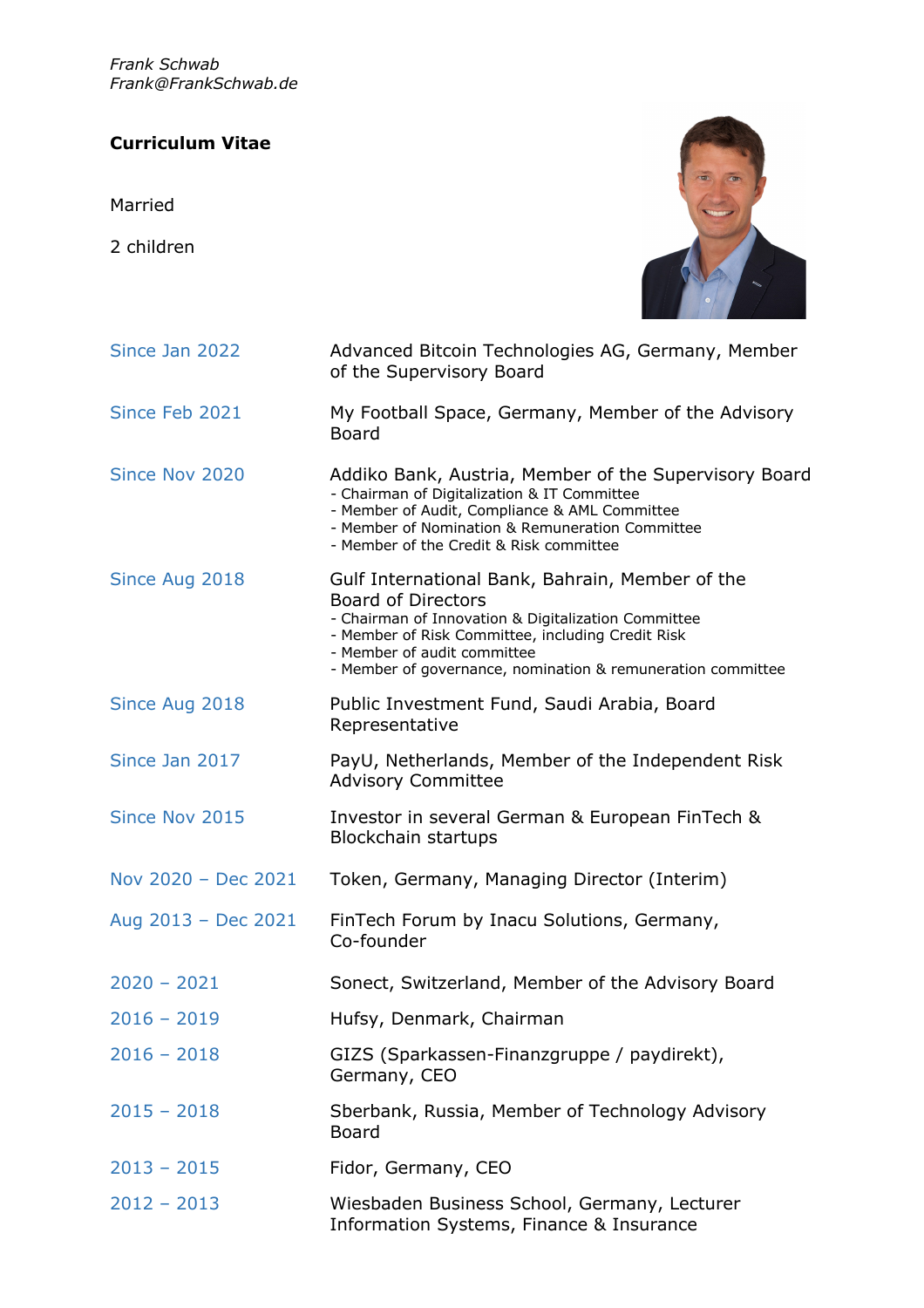| <b>Frank Schwab</b><br>Frank@FrankSchwab.de | Luise-Rinser-Str. 45                                                                                                                  | 68723 Oftersheim<br>+49 151 619 563 47 |
|---------------------------------------------|---------------------------------------------------------------------------------------------------------------------------------------|----------------------------------------|
| $2010 - 2013$                               | McKinsey, Germany, Senior Advisor to McKinsey                                                                                         |                                        |
| $2007 - 2012$                               | Mannheim Business School, Germany, Lecturer<br>Creativity and Innovation Management                                                   |                                        |
| $2005 - 2010$                               | Deutsche Bank, Germany, Director for Strategy,<br>Architecture, Business Development and<br>Innovation, Group Technology & Operations |                                        |
| $2002 - 2004$                               | Deutsche Bank, Germany, Head of Strategy,<br>Investment & Cost Control and European Co-ordination                                     |                                        |
| $1999 - 2001$                               | Bank 24 / Deutsche Bank 24, Germany, Head of<br>Internet & E-Commerce Technology                                                      |                                        |
| 1998                                        | Deutsche Bank, Germany, Project Leader for Structured<br><b>Currency Products</b>                                                     |                                        |
| 1997                                        | Deutsche Bank, Germany, Analyst for Innovations                                                                                       |                                        |
| $1991 - 1996$                               | Deutsche Bank, Germany, Programmer, Trading                                                                                           |                                        |

## **Education**

| 2018          | Henley Business School, UK, The Board Directors'<br>Programme                             |
|---------------|-------------------------------------------------------------------------------------------|
| 2009          | AACSB Bridge Program, Babson Graduate School,<br>Boston, USA                              |
| $2001 - 2003$ | Ashridge / City University, UK, Executive MBA                                             |
| 1991 - 1998   | University of Mannheim, Germany, Computer<br>Science and Business Administration, Diploma |
| 1989 - 1990   | Deutsche Bank, Germany, Apprenticeship                                                    |

## **Awards**

|      | 2020 Gulf International Bank: Best Open Banking APIs award & Best Trade |
|------|-------------------------------------------------------------------------|
|      | Finance Services, Middle East                                           |
| 2015 | Fidor: Model Bank of the Year 2015 - awarded by Celent, USA             |
|      | 2015 EditFAST COMPANY: Fidor Bank is amongst the World's Top 10         |
|      | Most Innovative Companies of 2015 in Personal Finance                   |
| 2014 | FinTech Forum: 40 Innovators Shaping the Future of Finance              |
| 2014 | Banking IT Innovation Award for Fidor Community Karma                   |
| 2010 | Deutsche Bank: Winner "Best use of IT in retail banking"                |
| 2010 | Deutsche Bank: "Best use of CRM technology" - Touch Banking             |